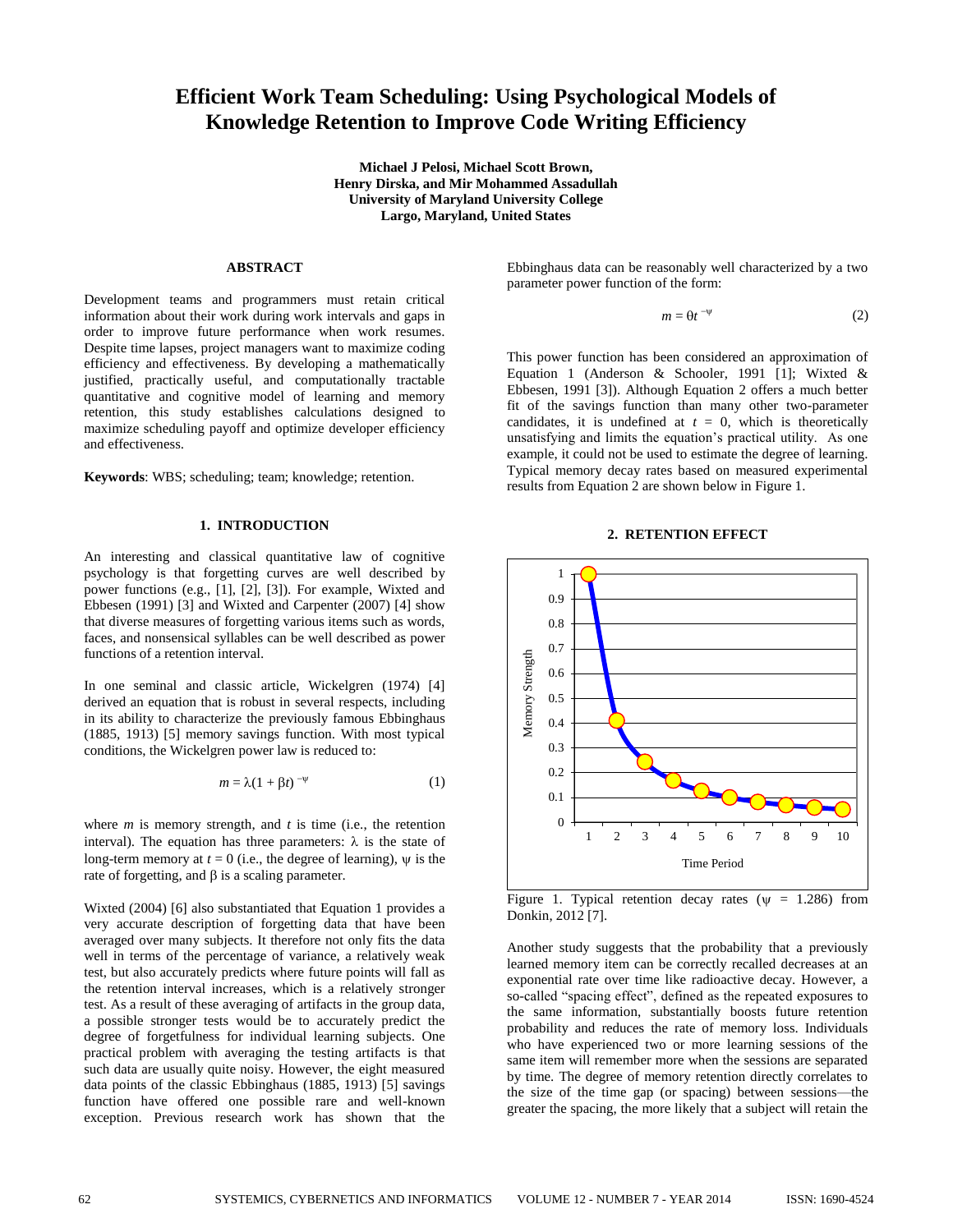memory. For experimentally measured results and worthwhile discussions of these spacing effects, see Bahrick (1987 and 1993) [8], [9], Cepeda (2008 and 2009) [10], [11], Goverover (2009) [12], Pavlik (2003 and 2008) [13], [14], and Rohrer (2010) [15].

Bailey [16] reports a laboratory study with a learning curve in a logarithmic curve amounting to essentially the same equation as (2), albeit with different parameters ( $\theta = 3.11$  and  $\psi = 0.41$ ), with marginal time to complete the task is the dependent variable and the number of iterations it took a worker to complete the task as the dependent variable. Bailey [16] and others in the literature emphasize that the learning curve parameters are different from relearning curve or forgetting curve.

## **3. APPLICATION TO SOFTWARE ENGINEERING**

A Work Breakdown Structure (WBS) is a hierarchical decomposition of the work activities in a software project. The lowest level activities in the WBS hierarchy are tasks. Each element of a WBS is named using a verb phrase to denote the process-oriented nature of a WBS. Another technique, the "architecture decomposition view" technique is normally used in close cooperation with the WBS technique to assemble WBS packages into larger groupings.

A WBS specifies work packages for tasks. Work packages for activities aggregate the work packages for subordinate activities and tasks. A WBS decomposes large work activities such as analysis, development, design, coding, and testing, into smaller tasks of 40 to 80 staff-hours each using the "augmented rolling wave" approach to planning. The WBS documents each task in a work package and each work package becomes a negotiated contract between the team leader and the teams or individuals assigned to that work package.

Each specific work package describes a task as follows: the order of precedence for the task. For example the magnitude of importance for that task in comparison to other activities and tasks, the planned duration of the task, a description of resources needed to accomplish the task, the work products to be produced, the risk factors associated with completing the task, and the acceptance criteria for the resulting product. Each work package must produce one or more tangible work products that satisfy some objective acceptance criterion.

The project manager estimates the time durations needed to complete each task and will negotiate resource allocation with each team member, and then assign work packages to teams or individuals subject to overall resource and scheduling constraints. Assignment of a work package from a team leader to a team member is analogous a contract for completion of one or more work products that meet an acceptance criteria within a specified time duration. By choosing the most qualified team or individual to complete a specific work package, a project manager can mitigate project risks, improve effectiveness, reduce defect levels, and speed completion.

## **4. EXAMPLES**

How can knowledge of the Ebbinghaus [5] memory retention decay rate curve help to improve the effectiveness of project managers who allocate resources for work projects? This knowledge can help by allowing the project manager to schedule the work team with the greatest memory retention of prior programming work to specific work packages and maintenance following completion of the project. The project manager can predict the likely code retention of different teams of programmers, and make decisions based on these quantitative memory retention metrics. The conducted research provides two examples worthy of further exploration: using memory retention metrics for scheduling work packages for a large software project, and using the metrics for software maintenance by individual programmers.

### **A. Work Package Scheduling Example**

Assume a large software development project is progressing as shown in Figure 2 below. Work packages are scheduled using the PERT analysis technique as shown in the chart, with two teams A and B performing the development of work packages 1 through 8, upon which work package number 9 depends.



Under our scenario, Team A has completed work packages 1 through 4, and Team B has completed work packages 5 through 8. The scheduling and completion of these various work packages is shown in the above PERT chart, as well as starting completion time in weeks prior to the scheduled start of work package number 9. The "thousands of lines of code" (KLOC) for each work package appears above the respective work packages.

A description of the work completed is shown below in Table I for work packages 1 through 8. Team A has completed 90,000 lines of code, and Team B has completed 70,000 lines of code for the various work packages. However, notice in Figure 2 that Team A's experience started at least four weeks prior to the start of Team B's work, and ended two weeks prior to the end of Team B's most recent effort on work package 8: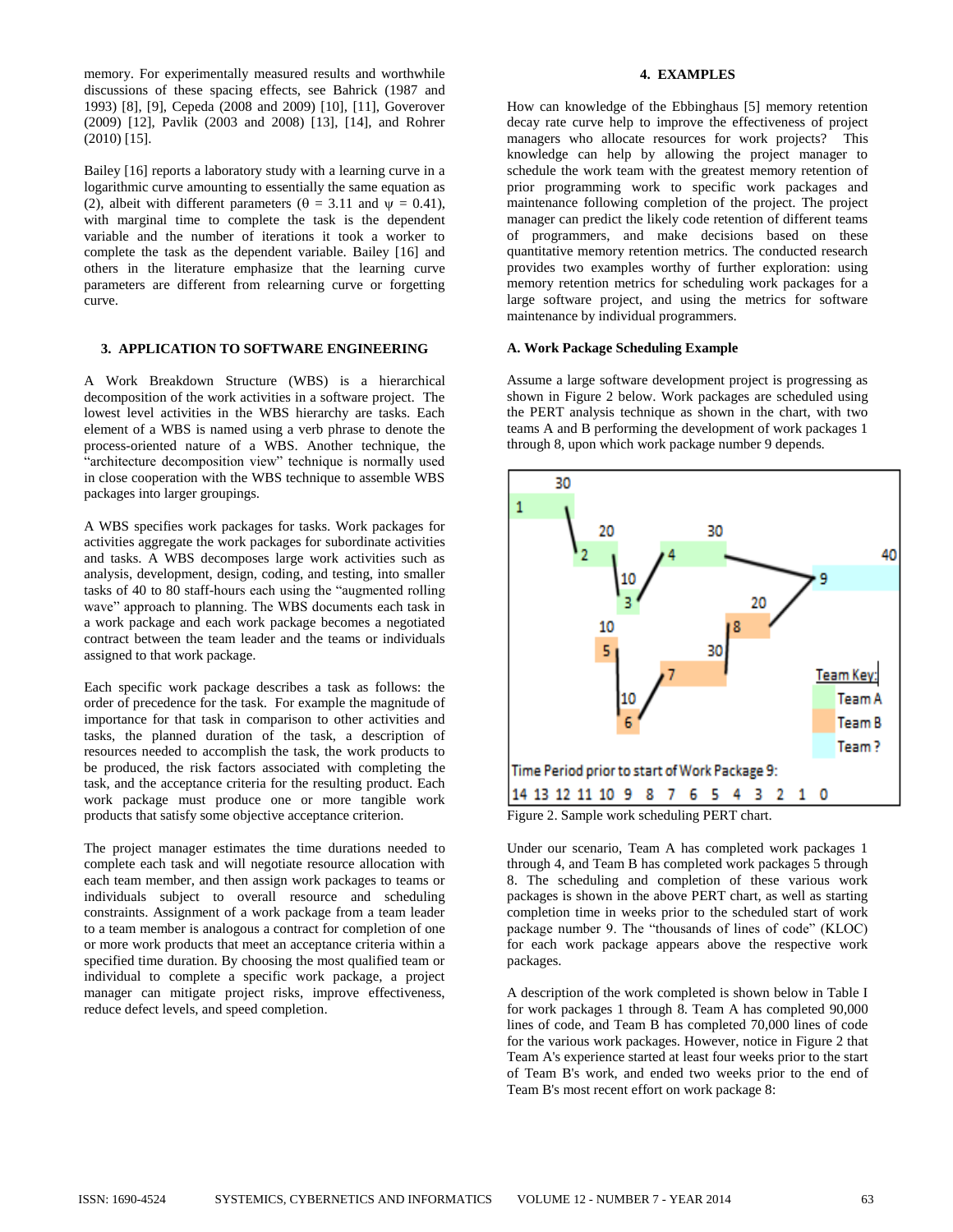TABLE I. TEAM WORK PACKAGE HISTORY

| Work Package | <b>KLOC</b> | Team | Tot. KLOC |
|--------------|-------------|------|-----------|
|              | 30          | А    |           |
| 2            | 20          | А    |           |
| 3            | 10          |      |           |
|              | 30          | А    | 90        |
|              | 10          | B    |           |
| 6            | 10          | В    |           |
|              | 30          | B    |           |
|              | 20          |      |           |

This poses the question—which of these two teams should the project manager schedule to begin work on work package number 9? Team A's greater experience in terms of lines of code (90,000 versus 70,000) suggests that Team A would have a greater knowledge of the existing code that will be used to help complete work package 9. However, according to the Ebbinghaus [5] decay rate equation, it turns out Team B's knowledge of the code through memory retention is expected to be nearly double that of Team A's.

Table II outlines how the likelihood of memory retention for both Team A and Team B could be calculated. The retention rate is calculated according to the decay rate function ( $\psi$  = 1.286 and  $\theta = 1$ , from Donkin, 2012 [7]), using as the time variable interval the number of periods a work package ended prior to the start of an impending work package (such as work package number 9).

This retention rate is then multiplied by the number of thousands of lines of code in the respective work package. The result is a weighted retention rate that takes into consideration the quantity of code written, as well as its recency. After adding the weighted retention rates together for each work package for both teams, Team B's weighted retention comes in at nearly double that of Team A, at 14.525 versus 8.290, respectively.

| TABLE II. | TEAM WEIGHTED RETENTION CALCULATION |
|-----------|-------------------------------------|
|-----------|-------------------------------------|

| Work    |             |      |                |           |         |        |
|---------|-------------|------|----------------|-----------|---------|--------|
| Package | <b>KLOC</b> | Team | Periods        | Retention | W. Ret. | Total  |
|         | 30          | А    | 11             | 0.0458    | 1.373   |        |
| 2       | 20          | А    | 9              | 0.0592    | 1.185   |        |
| 3       | 10          | А    | 8              | 0.0689    | 0.689   |        |
|         | 30          | А    | 4              | 0.1681    | 5.043   | 8.290  |
| 5       | 10          | B    | 9              | 0.0592    | 0.592   |        |
| 6       | 10          | B    | 8              | 0.0689    | 0.689   |        |
|         | 30          | B    | 4              | 0.1681    | 5.043   |        |
|         | 20          | B    | $\overline{c}$ | 0.4100    | 8.200   | 14.525 |

Although the PERT chart seems to indicate that the teams have nearly identical experience and would assumedly maintain the same memory retention, the calculated memory decay rate suggests that Team B is a much better choice in terms of current code familiarity and should therefore be more efficient at completing work package number 9 than Team A.

This result suggests that a calculated quantitative metric contrasts sharply with typical intuitive and subjective judgments. Since Team B's familiarity is nearly double that of Team A's, this degree of memory retention could result in significantly higher productivity and more efficient code development with less defects introduced due to lapses of knowledge.

#### **B. Software Maintenance Scheduling Example**

The proposed technique can be applied to software maintenance as well. Given a choice between two programmers, programmer X and programmer Y, which should be assigned to perform maintenance on a large software program? Assume programmer X was initially responsible for writing the program, although this development took place ending approximately one year, or 52 weeks, ago. Another programmer, programmer Y, was brought in relatively recently to modify 10,000 lines of code, and this project ended approximately 8 weeks ago. Also, programmer Y added 2,000 lines of new code, and this effort ended five weeks prior to the scheduled start of maintenance. At first glance, it would seem programmer X, having written 100,000 lines of code on the software, would be the better choice in terms of code familiarity. However, when applying the memory decay calculation, programmer Y actually has a better memory of the code.

The weighted retention of programmer X turns out to be 0.620, based on 52 time periods and 100,000 lines of code. The weighted retention of programmer Y is 0.942, based on the 10,000 lines of code ending eight weeks ago, and 2,000 lines of code ending five weeks ago. These results are shown below in Table III.

TABLE III. PROGRAMMER EXPERIENCE

| Work | <b>KLOC</b> | Prog | Periods | Retention | W. Ret. | Total |
|------|-------------|------|---------|-----------|---------|-------|
|      | 100         |      | 52      | 0.0062    | 0.620   | 0.620 |
|      | 10          |      |         | 0.0689    | 0.689   |       |
|      |             |      |         | 0.1262    | 0.252   | 0.942 |

This analysis demonstrates that programmer Y is a better choice than programmer X for maintenance work—which once again contrasts with the likely human subjective judgment as to which of the two programmers would be more familiar with the code and would perform more efficient maintenance as a result.

#### **C. Staffing Scenario**

Now, consider a staffing scenario where a new team is being put together for a software engineering project. We are now going to employ equation (2) again to estimate the learning it would take for a new team member to achieve acceptable level of performance.

Since equation (2) is an ever decreasing function, thus no one can achieve perfection; we assume that after a certain amount of practice, a team member achieves an 'optimum' stage. Suppose team member A has already achieved the 'optimum' stage. We ask, how long it is going to take a new team member B to come a certain percentage close to team member A?

We can rewrite equation (2) with time as the dependent variable:

$$
t = \sqrt[{\Psi]{\frac{\theta}{m}}}
$$
 (3)